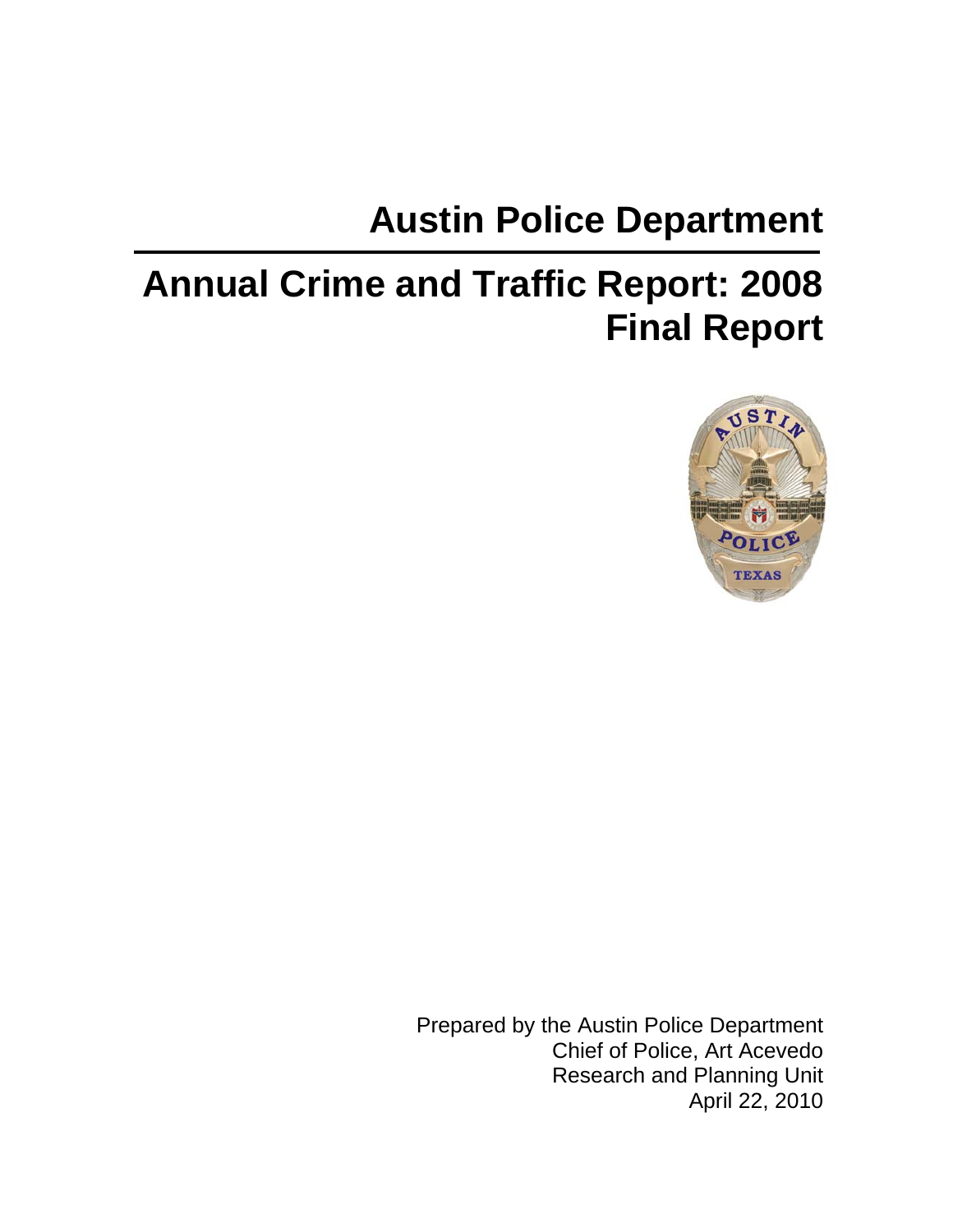#### **Background**

Each year, Austin Police Department reports crime statistics to the FBI through the Uniform Crime Reporting (UCR) program. After federal review, these become our "official" statistics and are useful in tracking year-to-year performance and trends, as well as comparing our crime statistics to other US cities of comparable size.

#### **Overview**

This document contains UCR crime data for the calendar year 2008 (January 1, 2008 through December 31, 2008). For comparison, we have included data from other large US cities, among them, Boston, Columbus, Memphis, Portland, and San Jose (see Page 3 for a complete list). We have also included selected traffic statistics on fatal collisions and comparable data for other jurisdictions.

The report is organized by crime category (violent or property), and by type of crime within each category (e.g., murder and robbery within violent crime).

#### **Notable Findings**

This year's crime statistics includes the following noteworthy findings:

- Austin's rate of 522 **violent crimes** per 100,000 residents was lower than the rate of 961 for other US cities of comparable size. (Page 4)
- Austin's **property crime rate** of 5,945 per 100,000 residents was higher than the rate of 5,186 for other US cities of comparable size. (Page 11)
- The number of **murders** decreased from 30 in 2007 to 23 in 2008, and our rate per 100,000 residents was lower than other large US cities. (Page 5)
- Austin's number of **robberies** dropped from 1,457 in 2007 to 1,333 in 2008, and our rate per 100,000 residents was lower than other large US cities. (Page 8)
- The number of **burglaries** increased from 8,031 in 2007 to 8,586 in 2008, and our rate per 100,000 residents was similar to other large cities. (Page 11)
- The number of **auto thefts** dropped from 2,961 in 2007 to 2,633 in 2008, and our rate per 100,000 residents was lower than other large US cities. (Page 13)
- Austin's number of **traffic fatalities** declined slightly from 60 in 2007 to 59 in 2008, and our fatality rate per 100 million vehicle miles traveled (VMT) was lower than those of both Texas and the US. (Page 16)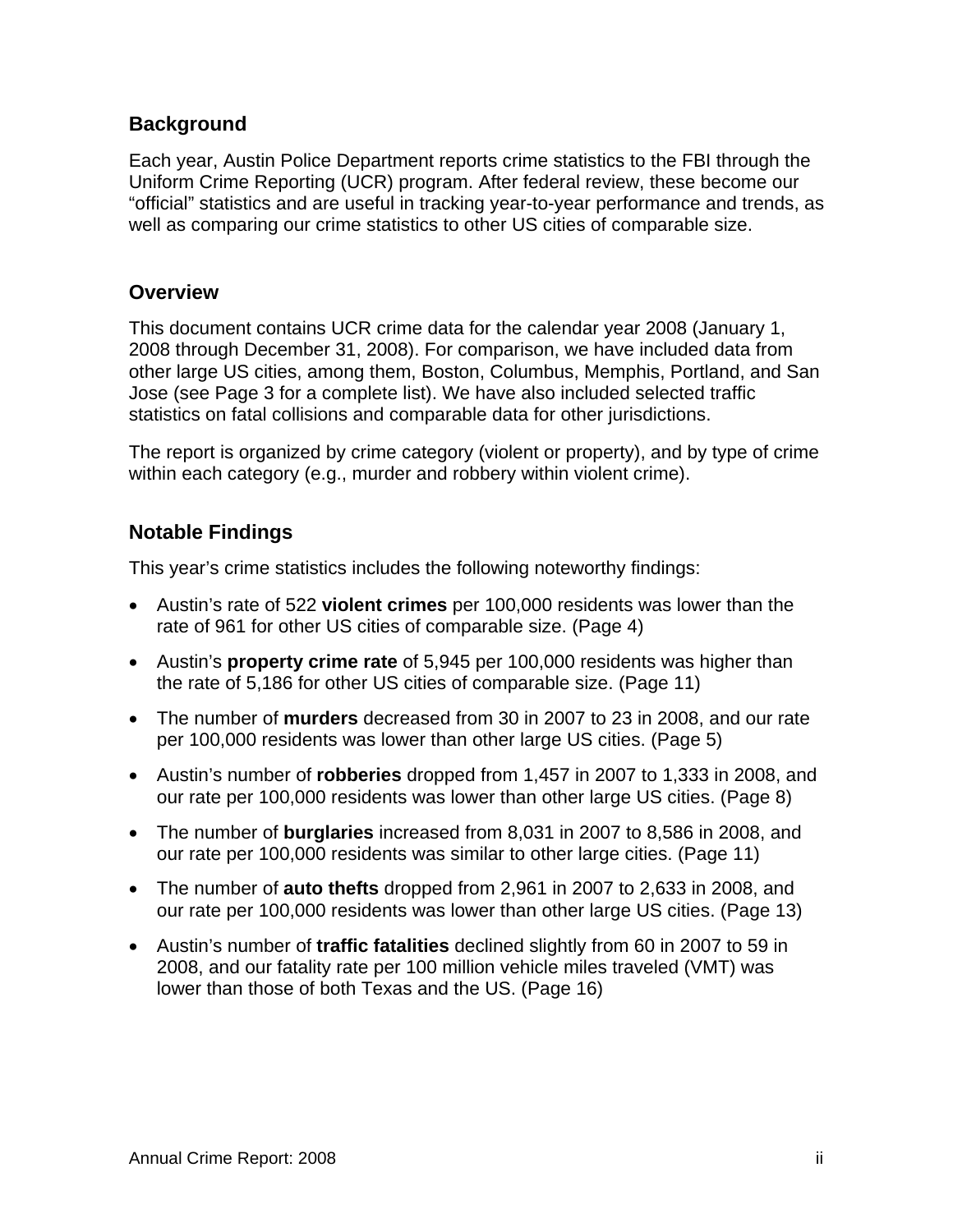# **Table of Contents**

| 16 |  |
|----|--|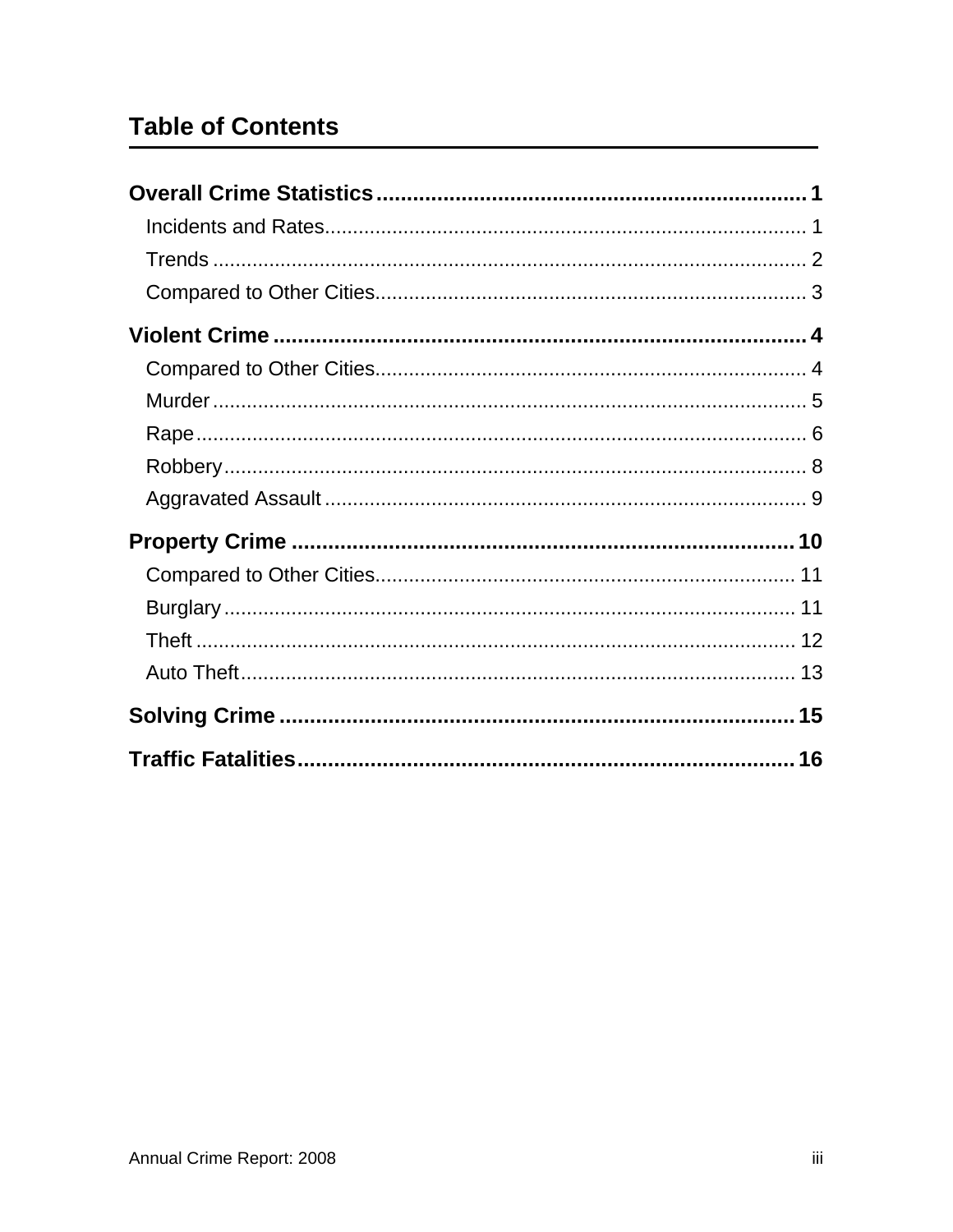# **Overall Crime Statistics**

The FBI identifies seven "Part I Index Crimes," based on their seriousness and frequency of occurrence. Each crime is defined, including how incidents are counted, and grouped into two categories:

Violent crimes **Property crimes** Murder (number of victims) Burglary (number of premises entered) Rape (number of victims) Theft (number of offenses) Robbery (number of offenses) Auto Theft (number of vehicles) Aggravated Assault (number of victims)

These categories and crime definitions are used for reporting city-level crime statistics to the FBI under its Uniform Crime Reporting (UCR) program.

#### **Incidents and Rates**

Throughout this report, crime is reported in terms of actual numbers (e.g., incidents, victims) as well as rate per 100,000 residents. Rates allow for comparisons to previous years and with other cities.

|                             | <b>Offenses</b> |        |            | Rate per 100,000 |         |          |  |
|-----------------------------|-----------------|--------|------------|------------------|---------|----------|--|
| <b>Part I Index Crimes</b>  | 2007            | 2008   | $%$ chg    | 2007             | 2008    | $%$ chg  |  |
| Murder                      | 30 <sub>l</sub> | 23     | $-23.3%$   | 4.2              | 3.1     | $-27.1%$ |  |
| Rape                        | 328             | 273    | $-16.8%$   | 45.8             | 36.2    | $-20.8%$ |  |
| Robbery                     | 1,457           | 1,333  | $-8.5%$    | 203.3            | 176.9   | $-13.0%$ |  |
| <b>Aggravated Assault</b>   | 2,056           | 2,306  | 12.2%      | 286.8            | 306.0   | 6.7%     |  |
| <b>Total Violent Crime</b>  | 3,871           | 3,935  | 1.7%       | 540.0            | 522.2   | $-3.3%$  |  |
| <b>Burglary</b>             | 8,031           | 8,586  | 6.9%       | 1,120.4          | 1,139.4 | 1.7%     |  |
| Theft                       | 34,461          | 33,582 | $-2.6%$    | 4,807.5          | 4,456.6 | $-7.3%$  |  |
| <b>Auto Theft</b>           | 2,961           | 2,633  | $-11.1%$   | 413.1            | 349.4   | $-15.4%$ |  |
| <b>Total Property Crime</b> | 45,453          | 44,801 | $-1.4%$    | 6,340.9          | 5,945.4 | $-6.2%$  |  |
| <b>Total Index Crime</b>    | 49,324          | 48,736 | $-1.2%$    | 6,881            | 6,468   | $-6.0%$  |  |
|                             |                 |        | Population | 716,817          | 753,535 | 5.1%     |  |

*Note: This reflects Austin's final 2008 crime statistics contained in the FBI's report, "Crime in the United States" published in September 2009.*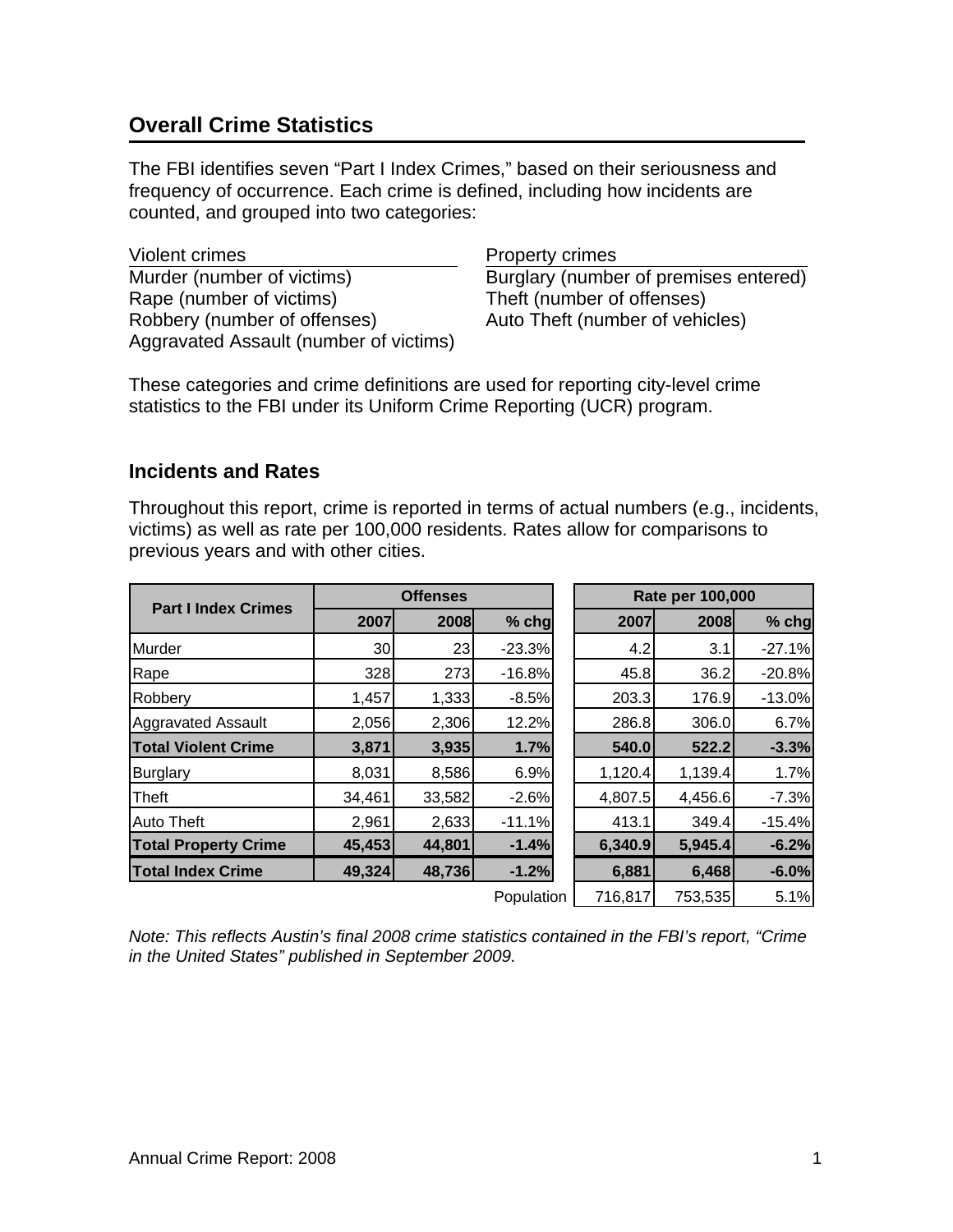

#### **Trends**

In 2008, the number of all Part I Index crimes for Austin was 48,736. This represents a 1% decrease in incidents as compared with 2007 (49,324). The rate of crime per 100,000 residents was 6,468 in 2008 – a 6% decrease from the rate of 6,881 in 2007. Over the previous 10 years (1997 to 2006), the rate ranged from 6,267 to 7,849.

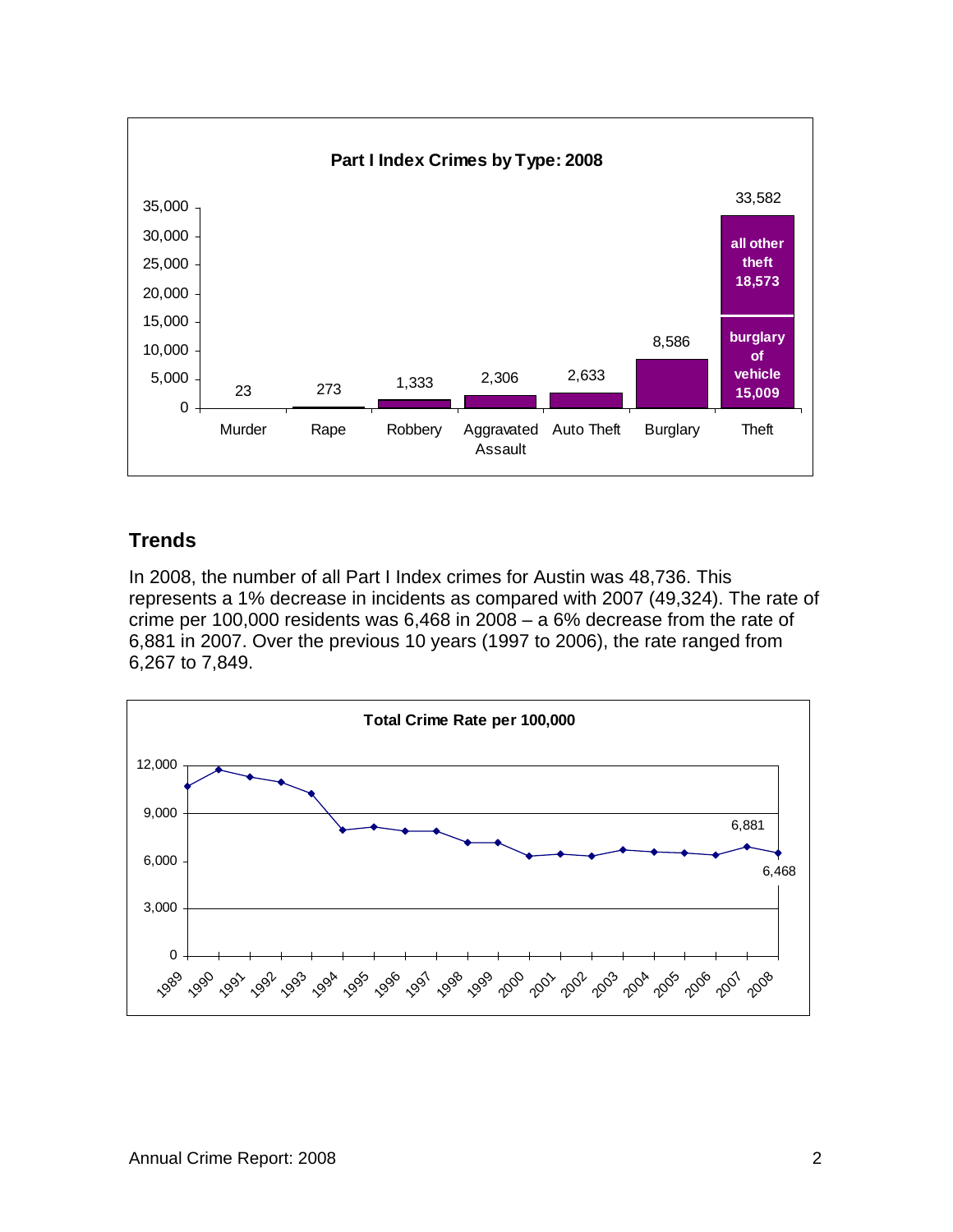#### **Compared to Other Cities**

This chart shows how Austin compares to other large US cities (those with population between 500,000 and 999,999; Austin's population was 753,535 in 2008, according to FBI UCR reporting). For regional comparison, Texas cities are also identified. Austin's rate of 6,468 offenses per 100,000 was only slightly higher (5%) than the rate of 6,148 for all large US cities.



The following cities are included in the "US cities" category above, and elsewhere throughout this report:

- 
- Baltimore Boston
- Charlotte-Mecklenburg Columbus
- 
- 
- 
- 
- 
- 
- 
- 
- Washington
- Austin Albuquerque
	-
	-
- **Denver** Detroit
- El Paso Fort Worth
- Honolulu Indianapolis
- Jacksonville Louisville Metro
- Memphis Milwaukee
- Nashville Oklahoma City
- **Portland San Francisco**
- San Jose  **Seattle**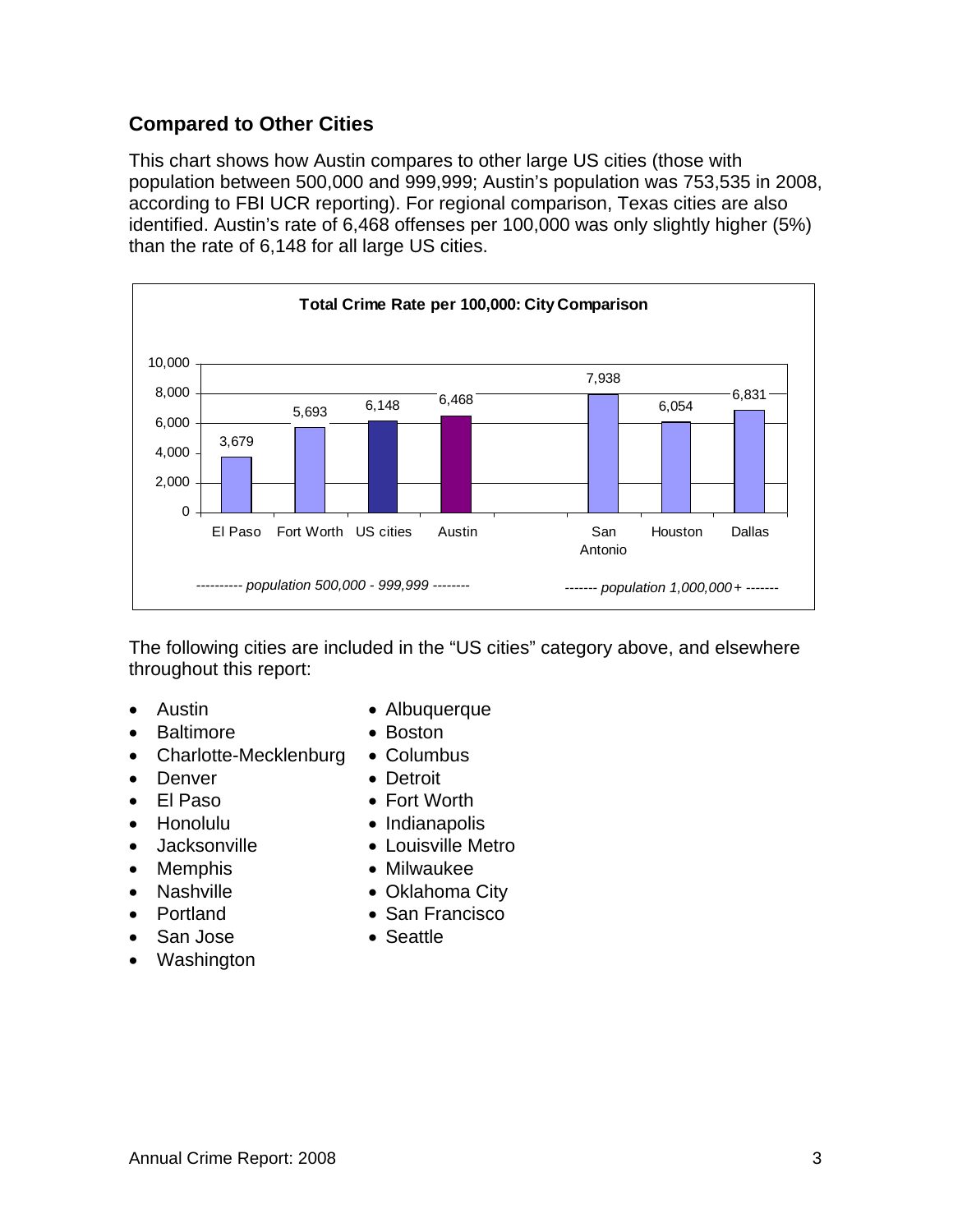## **Violent Crime**

In 2008, the number of violent crimes for Austin was 3,935. This represents a 2% increase in incidents as compared with 2007 (3,871). The rate of violent crime per 100,000 residents was 522 in 2008, which represents a 3% decrease from the rate of 540 in 2007. Over the previous 10 years (1997 to 2006), the rate ranged from 462 to 644.



#### **Compared to Other Cities**

Austin's rate of 522 violent crimes per 100,000 was 46% lower than the rate of 961 for all large US cities.

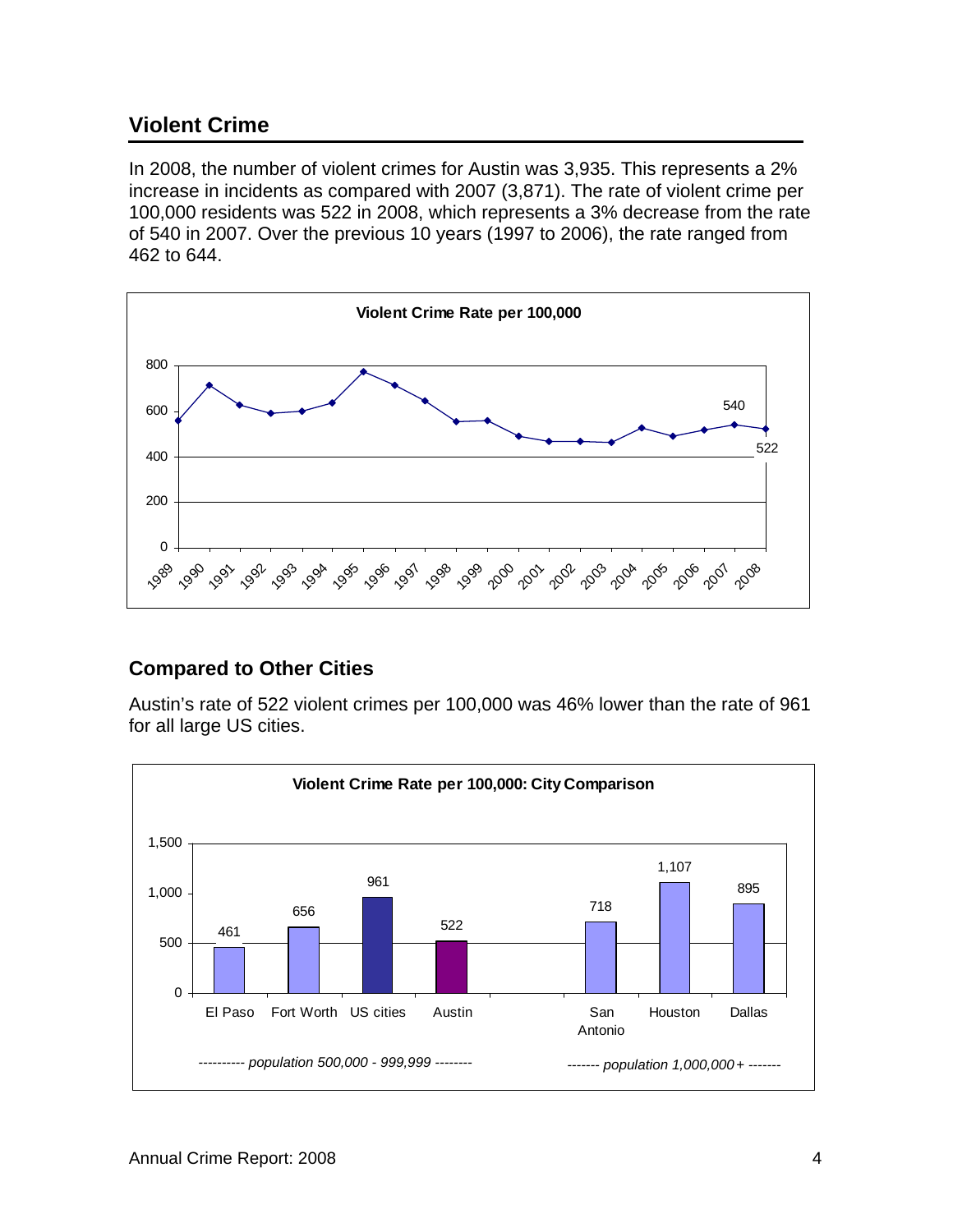#### **Murder**

During 2008 there were 23 murder victims in Austin, down from 30 in 2007. The murder rate was three per 100,000 residents, down from four in 2007. Over the previous 10 years (1997 to 2006), the number of murder victims ranged from 20 to 40.



Austin's murder rate was 76% lower than that of other US cities our size.

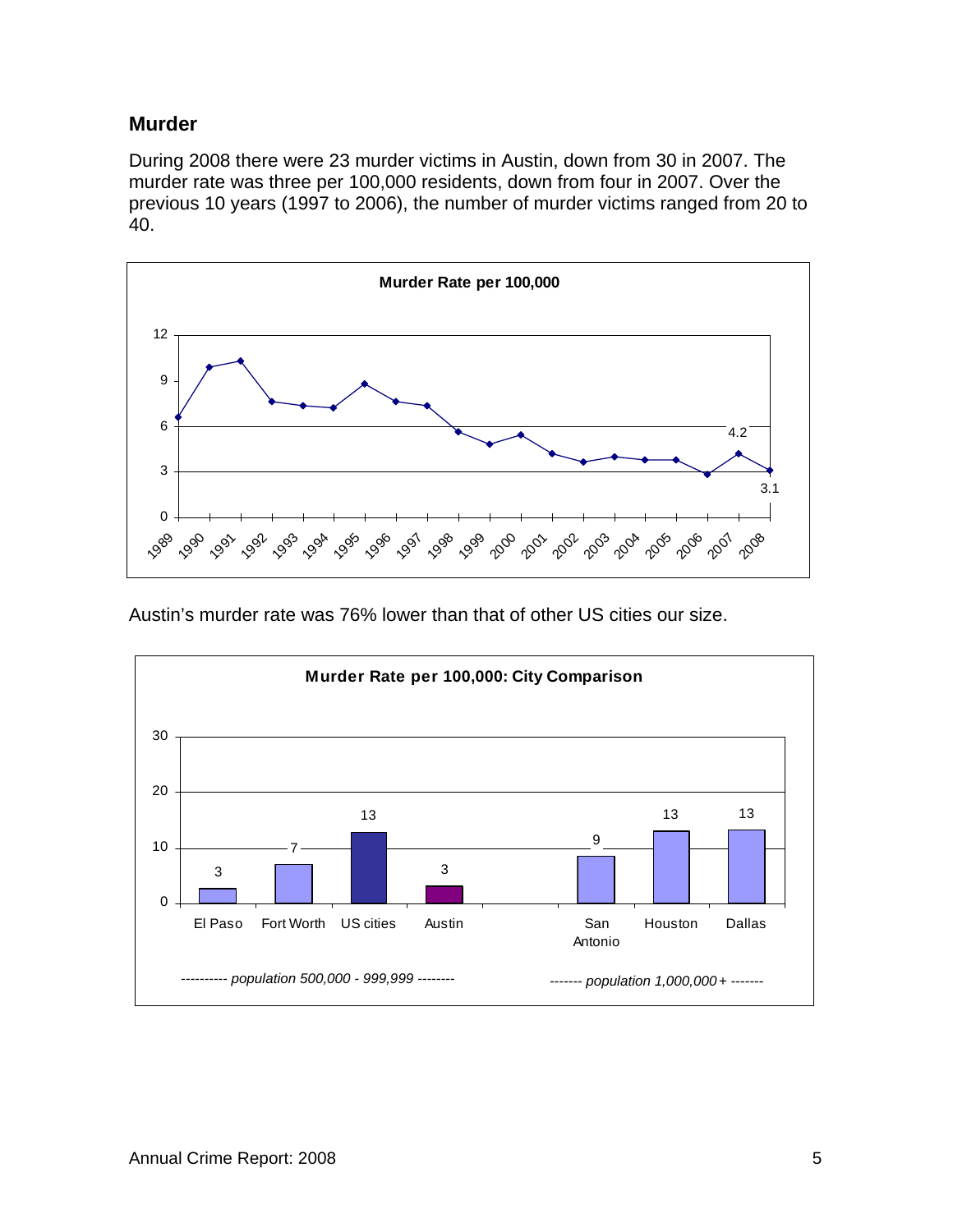In 2008, guns were the most frequent weapons used in murders (78% of incidents), followed by knives or other sharp objects (17%). In 2007, guns were used in 43% of incidents and knives or other sharp objects were used in 37% of incidents.

In incidents where the relationship between the victim and suspect was established, the victim knew the offender in 70% of the murders, as compared with 67% in 2007.



#### **Rape**

There were 273 reported victims of rape in Austin during 2008, down from 328 in 2007. The rate was 36 per 100,000 residents, which was down from the previous year's rate of 46. Over the previous 10 years (1997 to 2006), the rate ranged from 33 to 69.

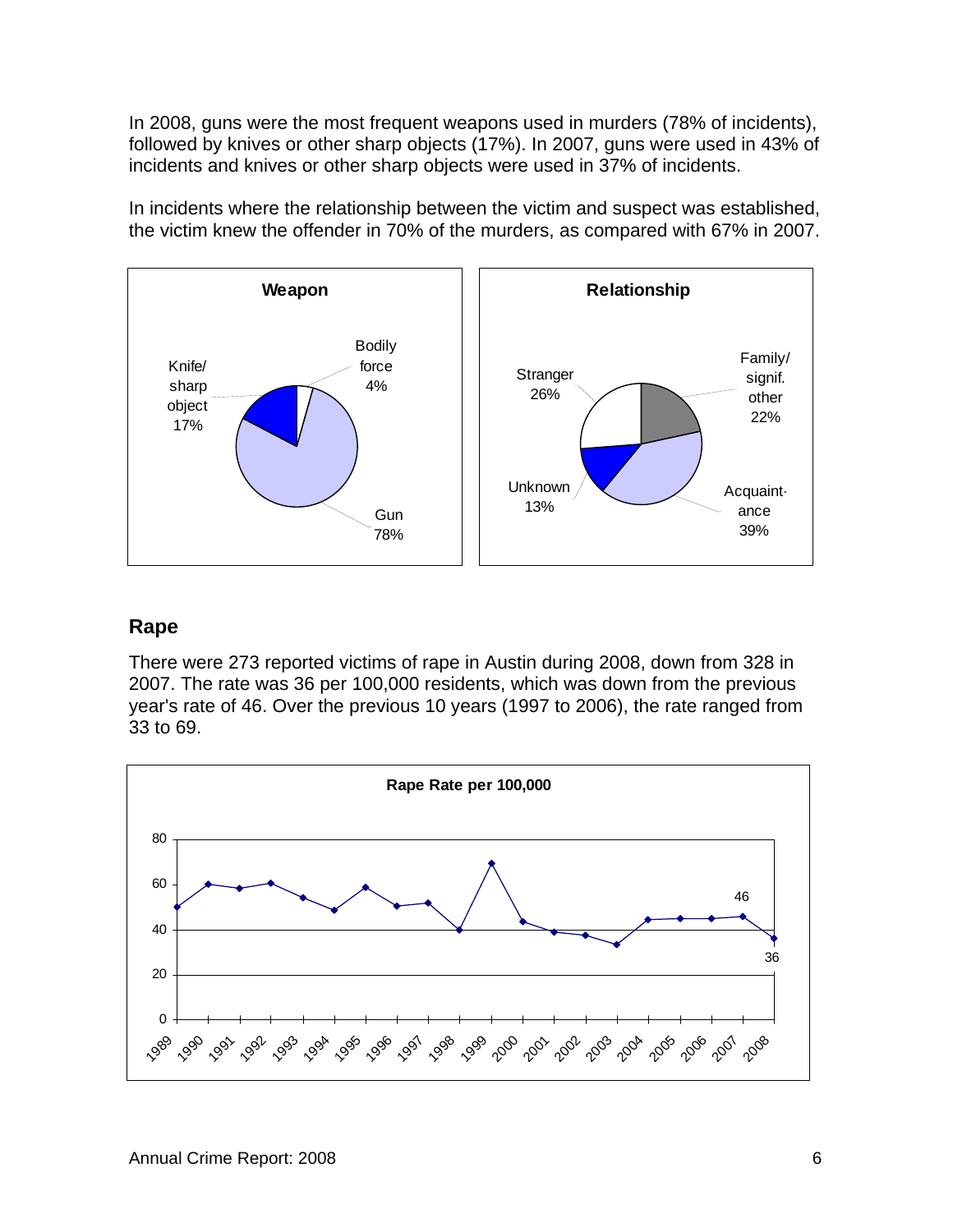

Austin's rate of reported rapes was 8% lower than other US cities of the same size.

In 87% of the incidents where the relationship between the victim and suspect was established, the victim knew the suspect as an acquaintance, family member, partner, ex-partner, or from a brief encounter.

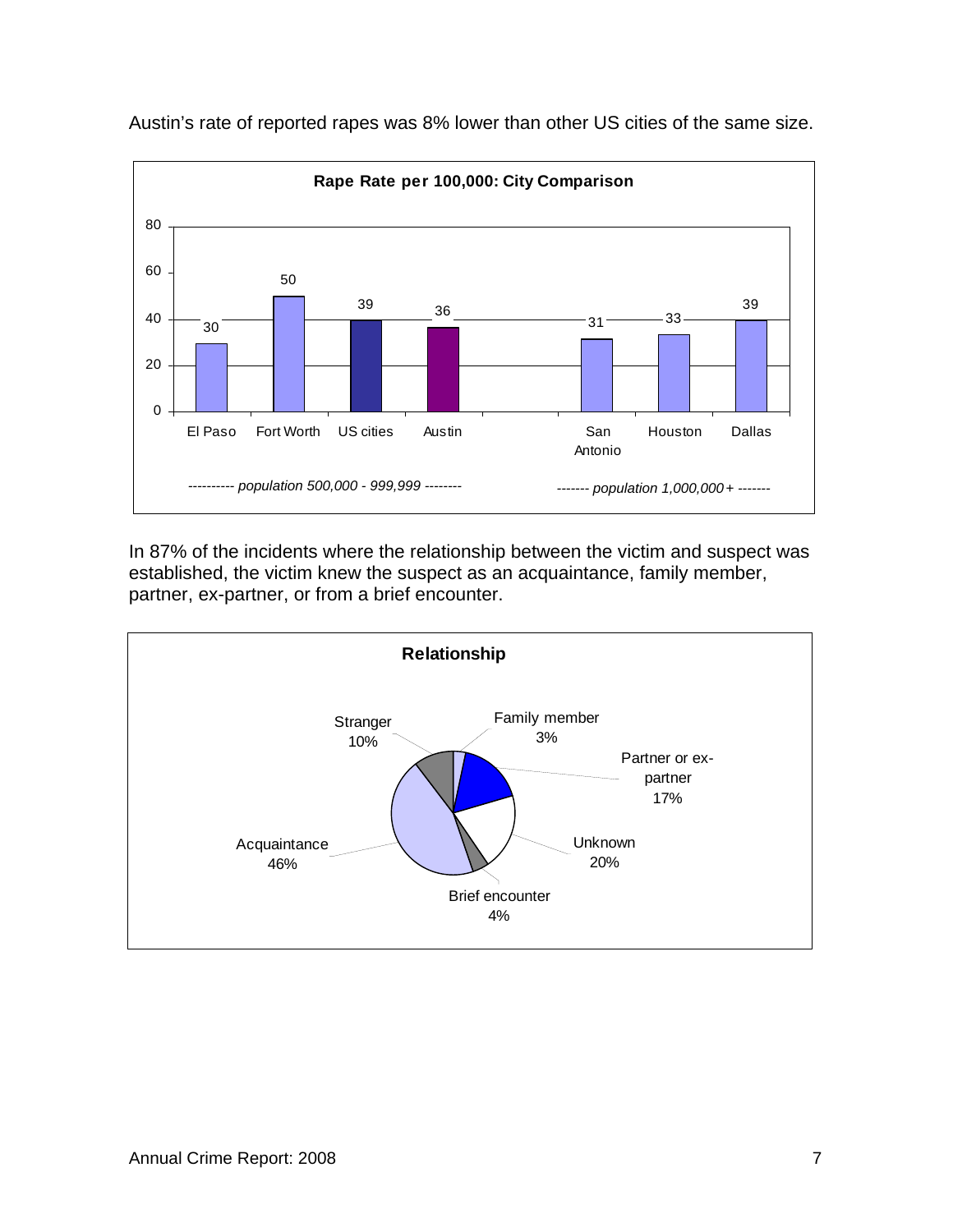# **Robbery**

There were 1,333 robberies reported in 2008, down from 1,457 in 2007. The rate was 177 robberies per 100,000 residents, which represents a decrease from the previous year's rate of 203. Over the previous 10 years (1997 to 2006), the rate of annual robberies ranged from 164 to 234.



Austin's rate of reported robberies was 53% lower than other US cities of the same size.

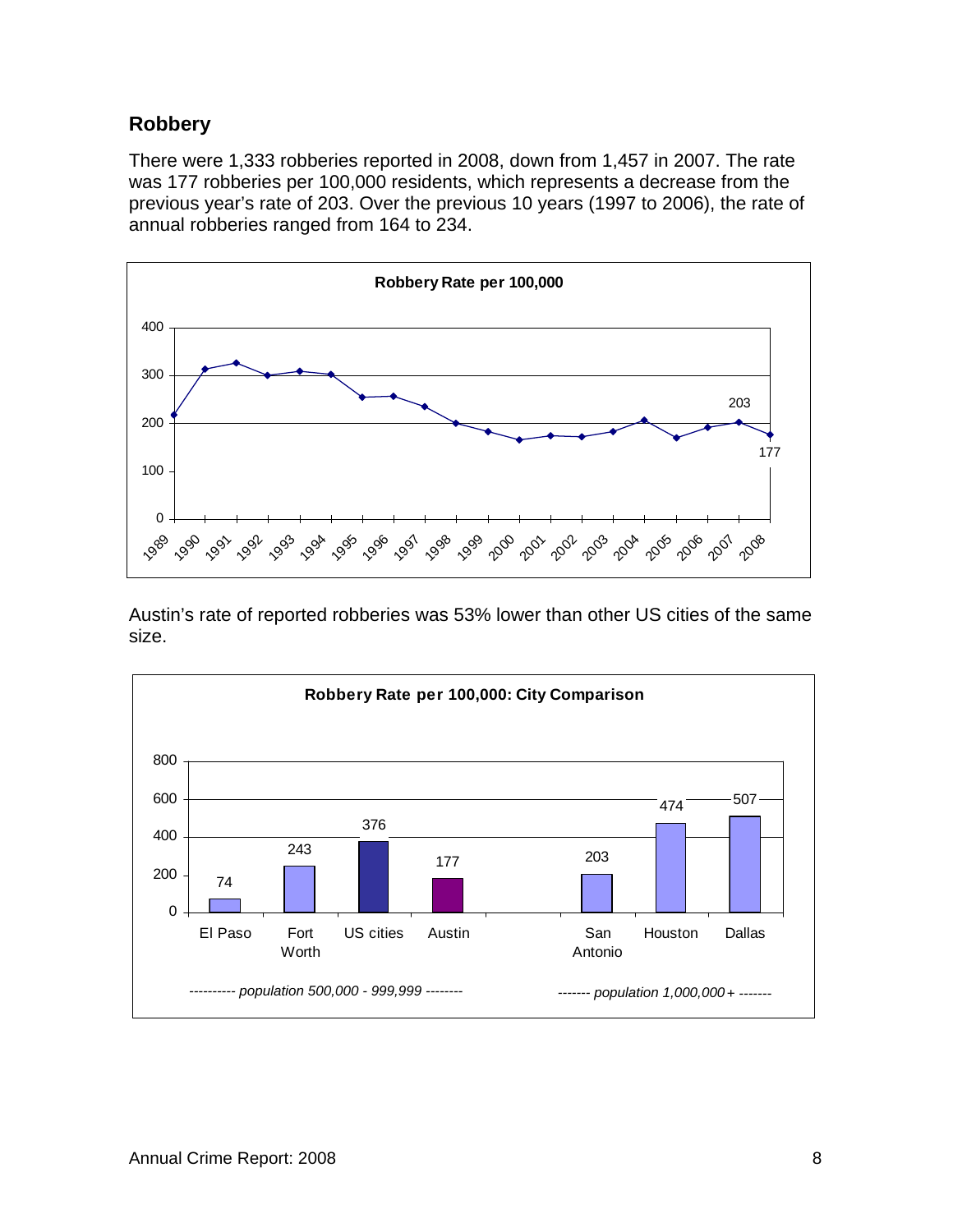Eighty-four percent of robberies were committed against individuals, as compared with 16% that occurred at businesses. These proportions were the same in 2007.



#### **Aggravated Assault**

There were 2,306 reported victims of aggravated assault in 2008, up from 2,056 in 2007. The rate was 306 victims per 100,000 residents, which represents an increase over the rate of 287 in 2007. Over the previous 10 years (1997 to 2006), the rate of aggravated assault victims ranged from 242 to 351.

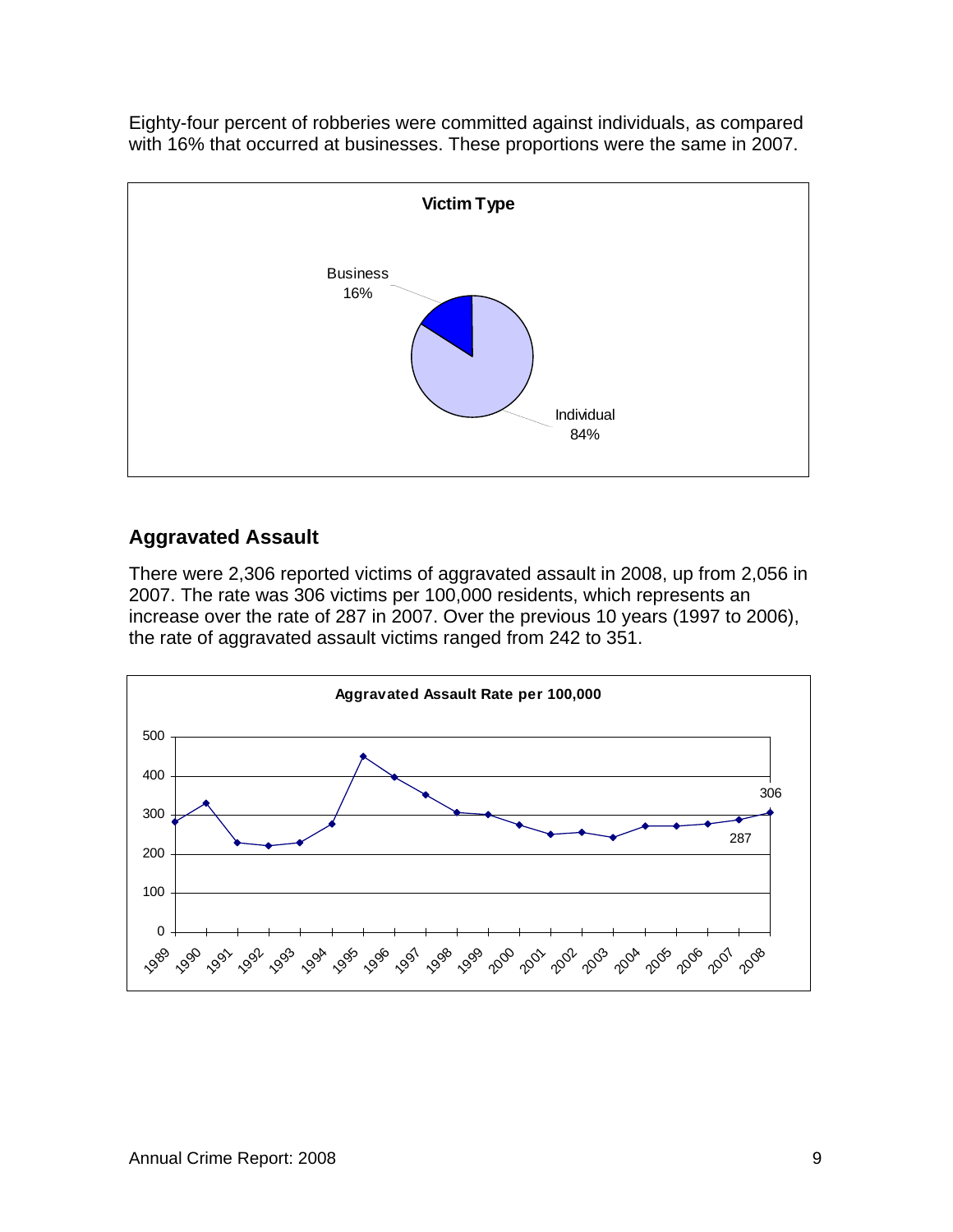

Austin's rate of aggravated assault victims was 43% lower than other US cities of the same size.

# **Property Crime**

In 2008, the number of property crimes for Austin was 44,801. This represents a decrease in incidents as compared with 2007 (45,453). The rate of property crime per 100,000 residents was 5,945 in 2008, which represents a decrease from the rate of 6,341 in 2007. Over the previous 10 years (1997 to 2006), the rate ranged from 5,800 to 7,205.

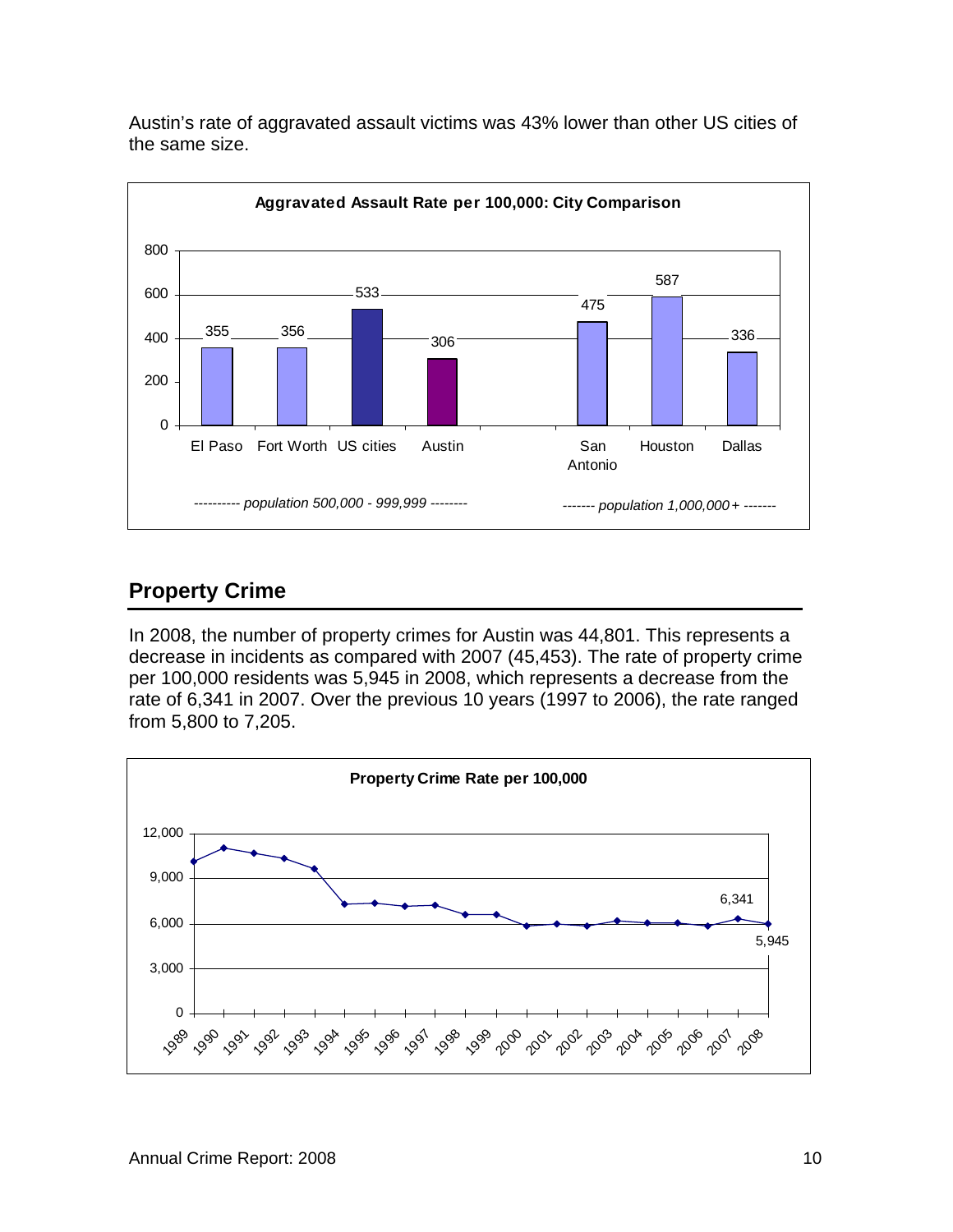#### **Compared to Other Cities**

Austin's rate of 5,945 property crimes per 100,000 in 2008 was 15% higher than the rate of 5,186 per 100,000 for other US cities.



## **Burglary**

There were 8,586 reported burglaries in 2008, up from 8,031 in 2007. The rate was 1,139 burglaries per 100,000 residents, which represents an increase over the rate of 1,120 in 2007. Over the previous 10 years (1997 to 2006), the burglary rate ranged from 997 to 1,371.

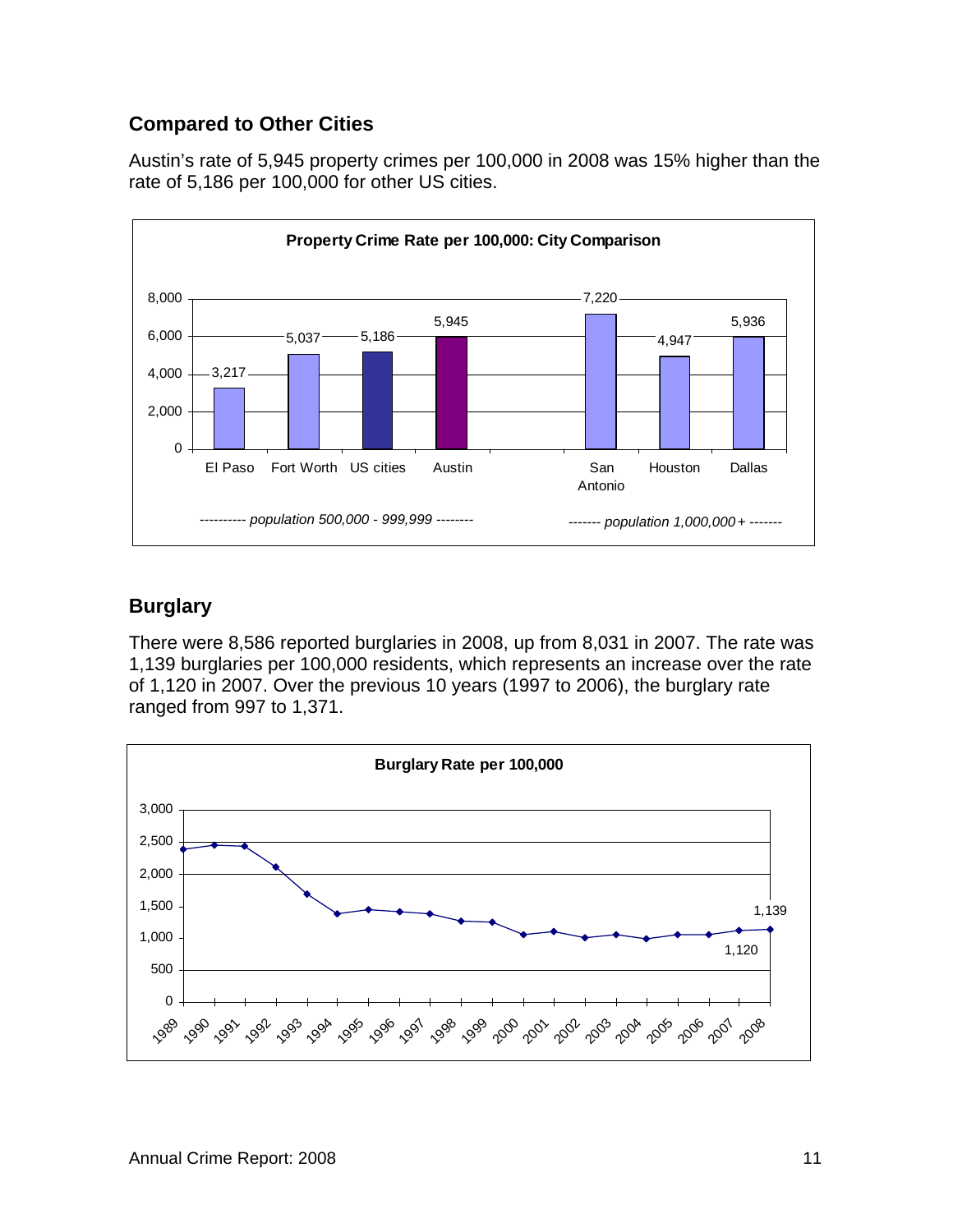

Austin's burglary rate in 2008 was 5% lower than other US cities of the same size.

## **Theft**

There were 33,582 reported thefts in 2008, down from 34,461 in 2007. The rate was 4,457 thefts per 100,000 residents, which represents a decrease versus the rate of 4,808 in 2007. Over the previous 10 years (1997 to 2006), the theft rate ranged from 4,332 to 5,018.

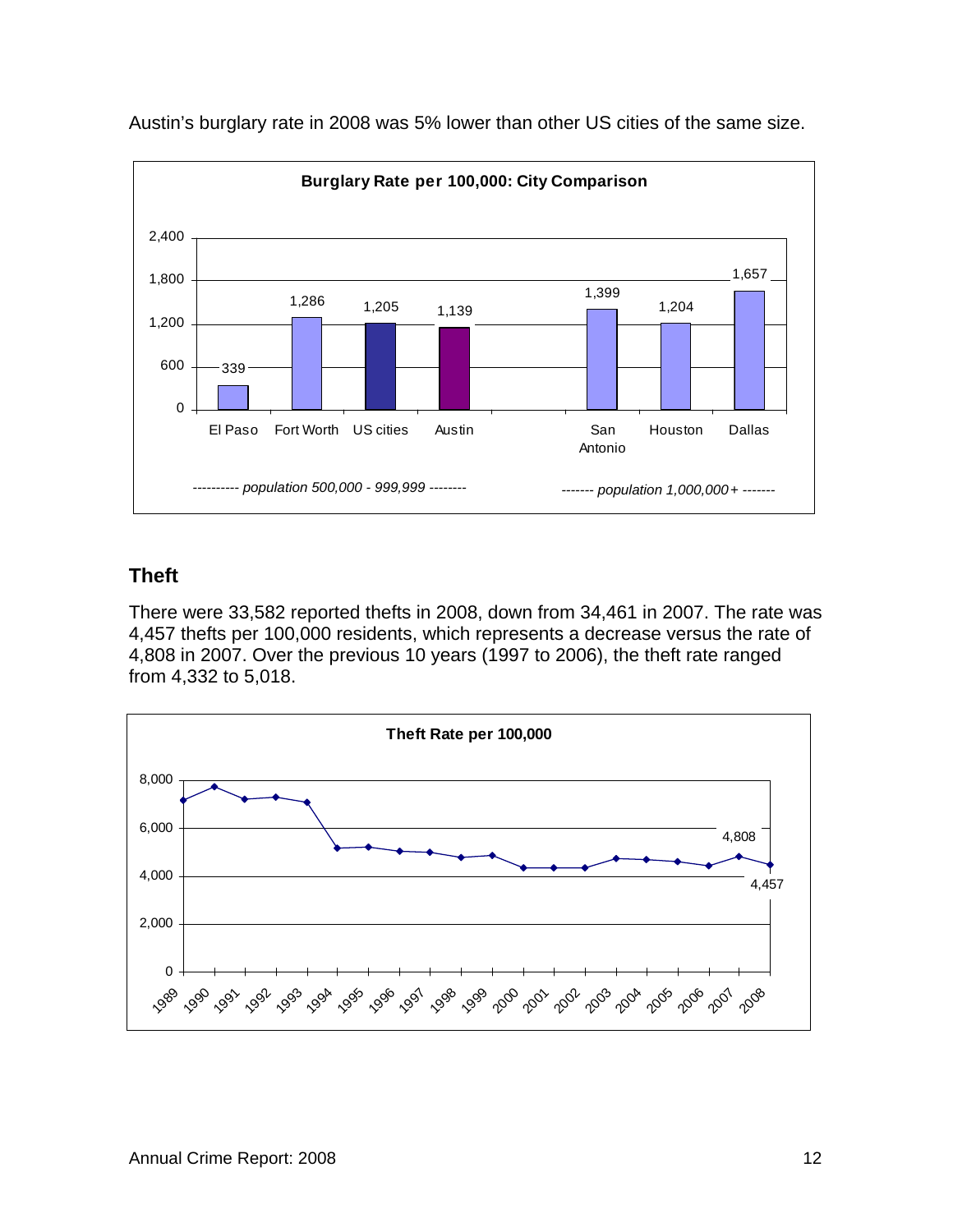

Austin's rate of thefts in 2008 was 36% higher than other US cities of the same size.

#### **Auto Theft**

There were 2,633 reported auto thefts (including attempted thefts) in 2008, down from 2,961 in 2007. The rate was 349 auto thefts per 100,000 residents, which represents a decrease from the rate of 413 in 2007. Over the previous 10 years (1997 to 2006), the rate ranged from 358 to 815.

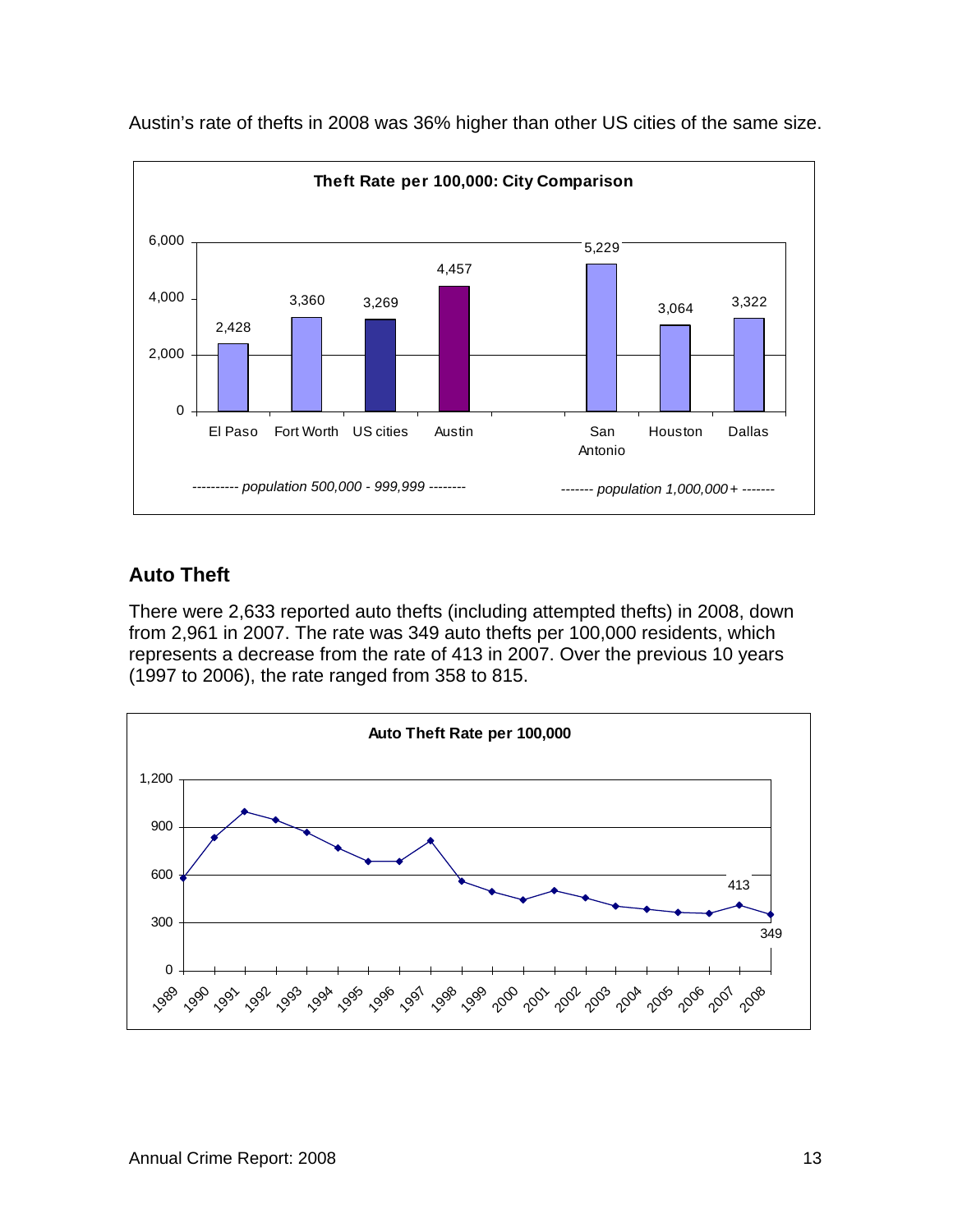

Austin's auto theft rate in 2008 was 51% lower than other US cities of the same size.

The most frequently stolen vehicles were Honda Accord and trucks made by Chevrolet, GMC, and Ford. Together, they represent 26% of all stolen vehicles where the make and model were known.

In terms of recovery, of all vehicles stolen in 2008 (not including attempted thefts), 76% were successfully recovered. That rate is higher than those of either Texas or the US.

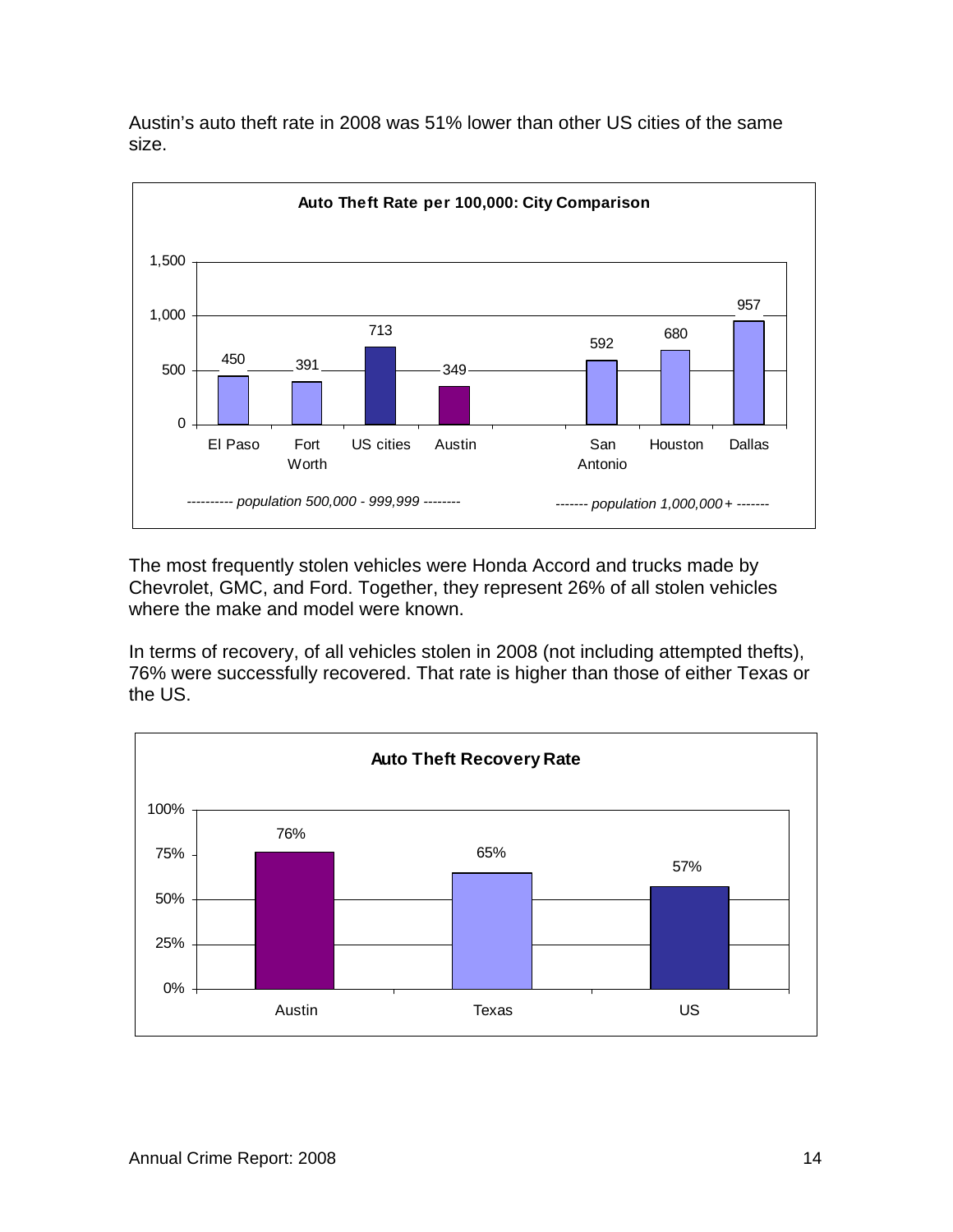# **Solving Crime**

Crimes can be cleared in two ways: by arrest and by exception. A crime is cleared exceptionally when a circumstance prevents an arrest. Examples include when the offender dies, the victim refuses to cooperate with the prosecution, or the offender is being prosecuted in another jurisdiction and cannot be extradited.

|                             | % of Crimes Cleared by Arrest or Exception* |                                       |  |  |  |  |
|-----------------------------|---------------------------------------------|---------------------------------------|--|--|--|--|
| <b>Part I Index Crimes</b>  | <b>Austin</b>                               | US Cities (pop 500,000<br>$-999,999)$ |  |  |  |  |
| Murder                      | 83%                                         | 54%                                   |  |  |  |  |
| Rape                        | 50%                                         | 42%                                   |  |  |  |  |
| Robbery                     | 30%                                         | <b>22%</b>                            |  |  |  |  |
| <b>Aggravated Assault</b>   | 56%                                         | 47%                                   |  |  |  |  |
| <b>Total Violent Crime</b>  | 47%                                         | 37%                                   |  |  |  |  |
| <b>Burglary</b>             | 7%                                          | 9%                                    |  |  |  |  |
| Theft                       | 12%                                         | 14%                                   |  |  |  |  |
| <b>Auto Theft</b>           | 10%                                         | 9%                                    |  |  |  |  |
| <b>Total Property Crime</b> | 11%                                         | 12%                                   |  |  |  |  |

During 2008, Austin police solved, or cleared, 47% of the reported **violent crimes**. This compared with 37% for all large US cities (those with 500,000 to 999,999 residents). When looking at type of violent crime clearances, Austin outperformed other cities on all types.

Solving **property crimes** is generally more difficult because many property crimes are discovered after the crime has occurred, with no known suspects or witnesses. During 2008 Austin solved 11% of property crimes, which was slightly lower than other cities of similar size.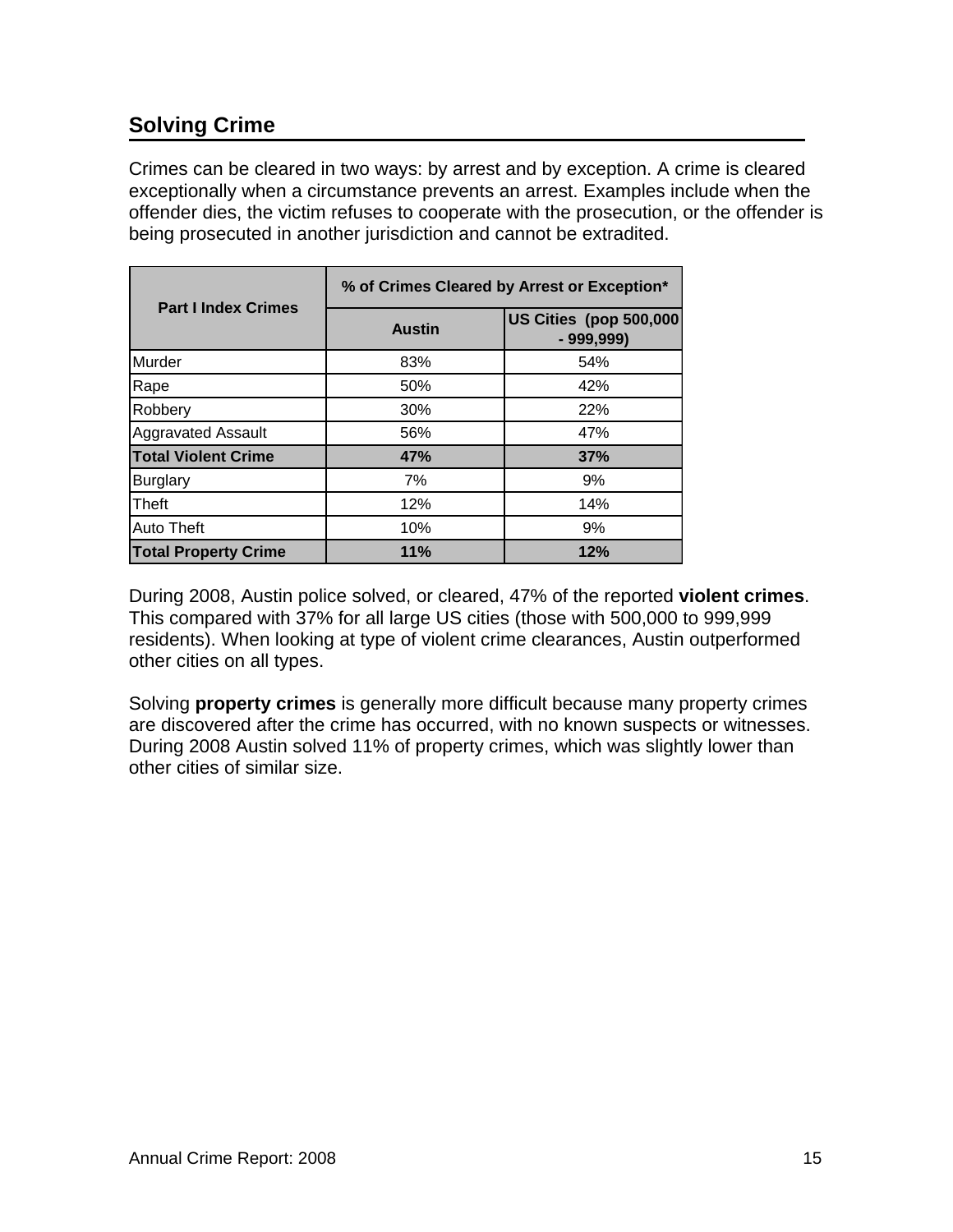# **Traffic Fatalities**

During 2008 there were 57 fatal collisions that resulted in 59 deaths, as compared with 59 fatal collisions and 60 deaths in 2007.

The 2008 rate was 1.23 fatalities per 100 million vehicle miles traveled (VMT), slightly lower that the rate of 1.27 in 2007.



Austin's rate of 1.23 fatalities per 100 million VMT was lower than the rates of 1.44 for Texas and 1.27 fatalities for the US.

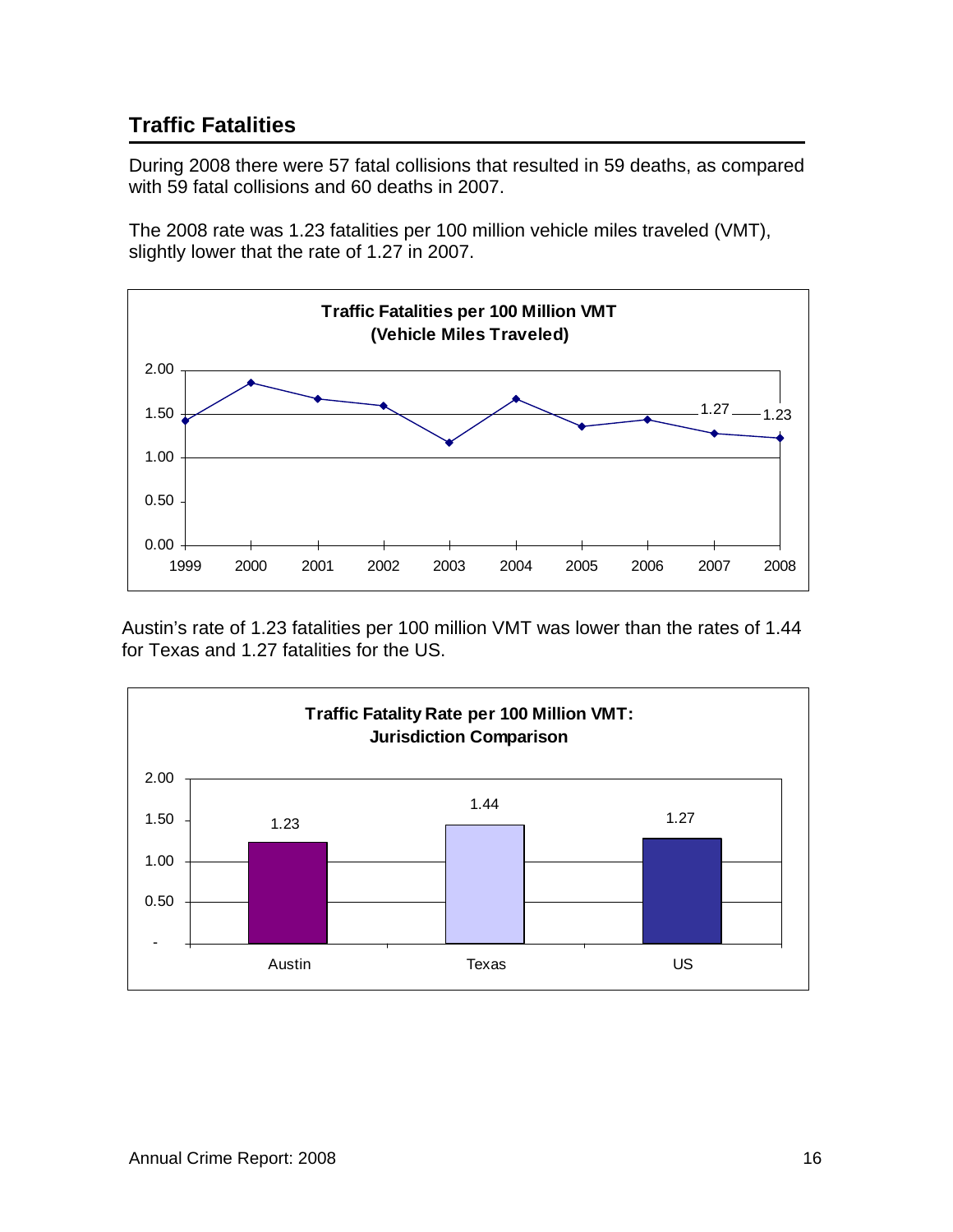Most traffic fatalities involved motor vehicle occupants (25, or 42%), followed by motorcyclists (18, or 31%), and pedestrians (15, or 25%). In 2007, 45% of fatalities involved motor vehicle occupants, 13% involved motorcyclists, and 40% involved pedestrians.



Of all motor vehicle fatalities, seven (28%) victims were not using restraints, as compared with 37% in 2007. Of all motorcycle fatalities, 12 (67%) victims were not wearing helmets, as compared with 63% in 2007.

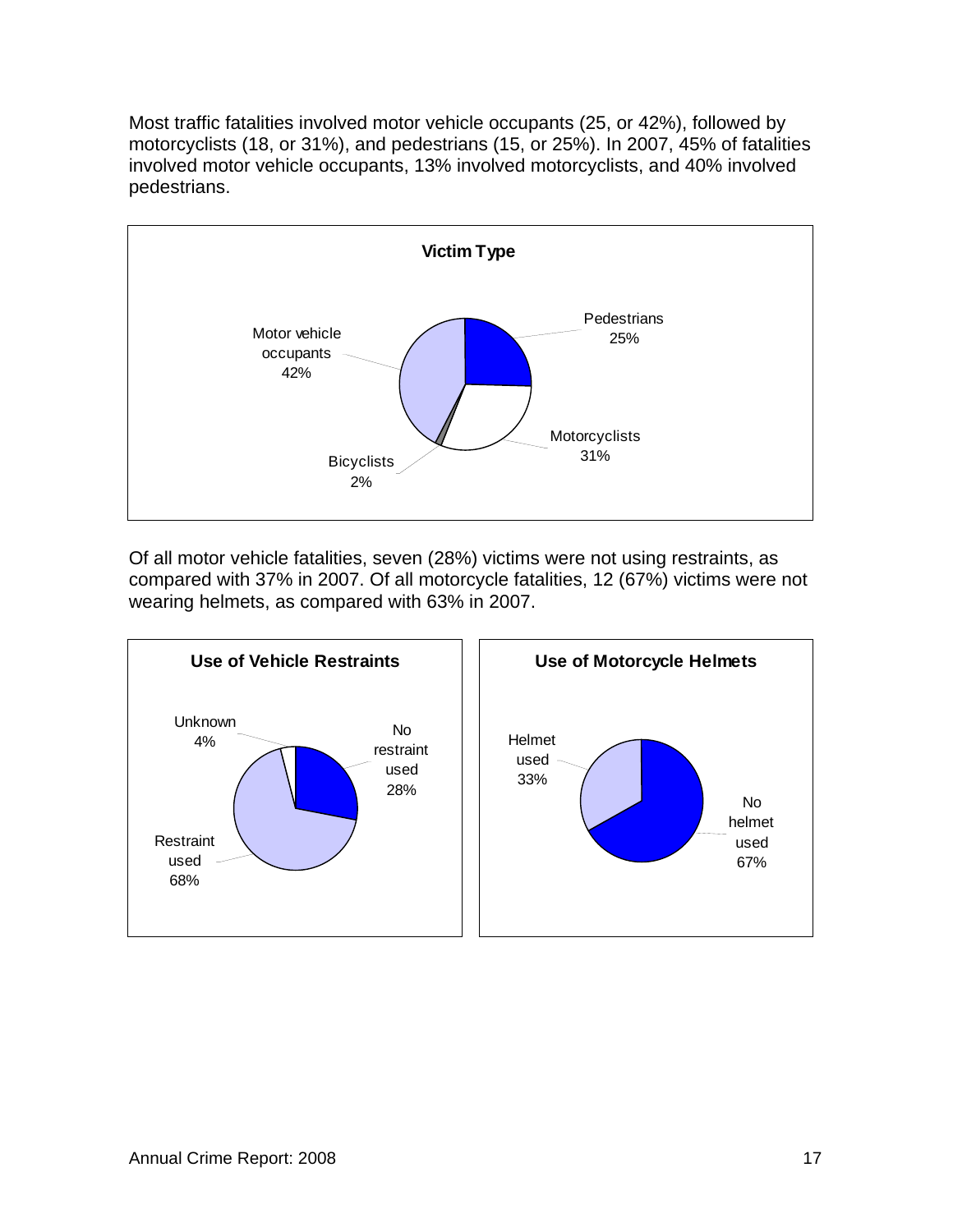Of all fatal crashes, 22 (39%) involved an impaired driver, as compared with 49% in 2007. Of all pedestrian fatalities, seven (47%) involved an impaired pedestrian, as compared with 54% in 2007.



Austin's rate of traffic fatalities involving impairment is .44 per 100 million vehicle miles traveled. That rate is lower than those of both Texas (.62) and the US (.47).